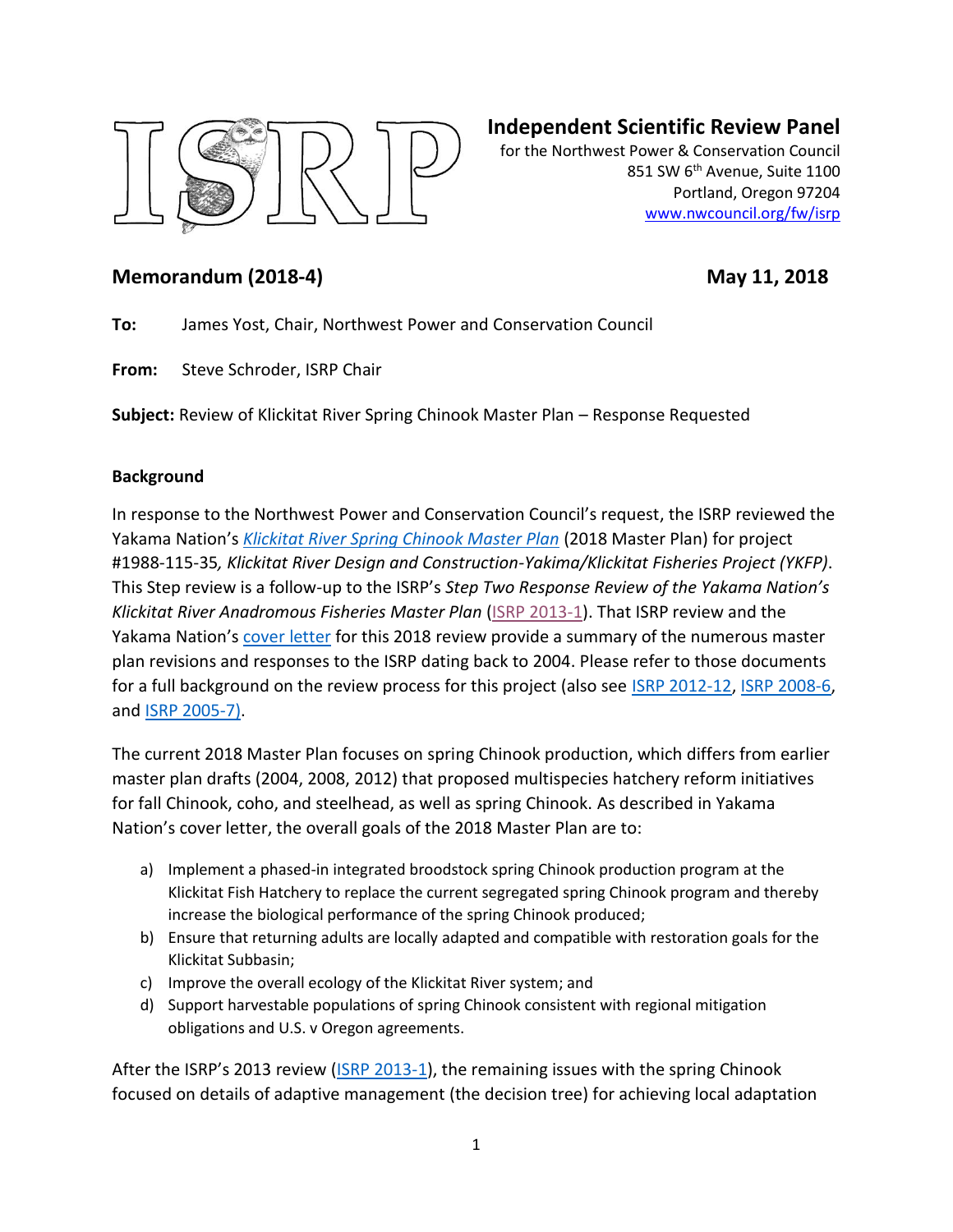targets and smolt-to-adult survival rates, and for monitoring and evaluation of minijack production at the integrated hatchery facilities. Our review below is organized around these two primary issues.

The following documents were submitted for the ISRP's review:

- [Cover letter,](https://nwcouncil.box.com/s/p5a96x8ivazjxyxws6g079sc3nl16siu) with request and history
- [Klickitat River Spring Chinook Master Plan](https://nwcouncil.box.com/s/kwyixxemc8y9mc848bem1om98az9jldi)
- [Appendix A:](https://nwcouncil.box.com/s/bp542sj2hiop3egjj35plfbovoi1yqyr) Hatchery and Genetic Management Plan (HGMP); Klickitat Spring Chinook Production Program - Klickitat Hatchery Complex
- [Appendix B:](https://nwcouncil.box.com/s/096x7fk0arpmcwtyucrt5jh4esmho7kz) Klickitat spring Chinook: Integrated program description, analysis, and implementation schedule

### **ISRP Recommendation**

### *Response Requested*

The 2018 Master Plan for an integrated hatchery program to rebuild the Klickitat spring Chinook salmon population is well conceived and presented. The rationale for shifting from the current segregated hatchery program to an integrated program is well justified. Four phases are carefully defined and each phase has explicit quantitative objectives for natural production and harvest. However, to complete this portion of the Step Review, the ISRP requests a detailed response to the following five items, which are largely repeated from our 2013 review:

- 1. The Master Plan should explicitly describe an adaptive management process with "decision tree" contingency planning. Adaptive management requires quantitative objectives with explicit timelines that serve as predetermined triggers to reconsider options or apply previously established contingency plans. Although the Master Plan includes appropriate quantitative and time-specific objectives for the Program's overall natural production and harvest goals, more detailed performance standards are needed for the Program's inhatchery operations. The decision-tree process for triggering contingency plans seems insufficiently developed overall – a shortcoming noted in our 2013 review and still not adequately addressed.
- 2. The Master Plan should identify performance standards for early maturation of males (i.e., acceptable proportions of "minijacks"), describe procedures for evaluating the proportion of minijacks, and discuss actions that will be taken if the performance standards are not being achieved. Historically, the Klickitat Hatchery has produced a high proportion of minijacks (about 0.75), and it seems this level must be reduced significantly to achieve program objectives. The Master Plan does not mention how efforts to reduce the size of smolts at release since 2004 have affected minijack proportions. As in our 2013 review, we urge the proponents to adopt more accurate methods (i.e., beyond just visual or behavioral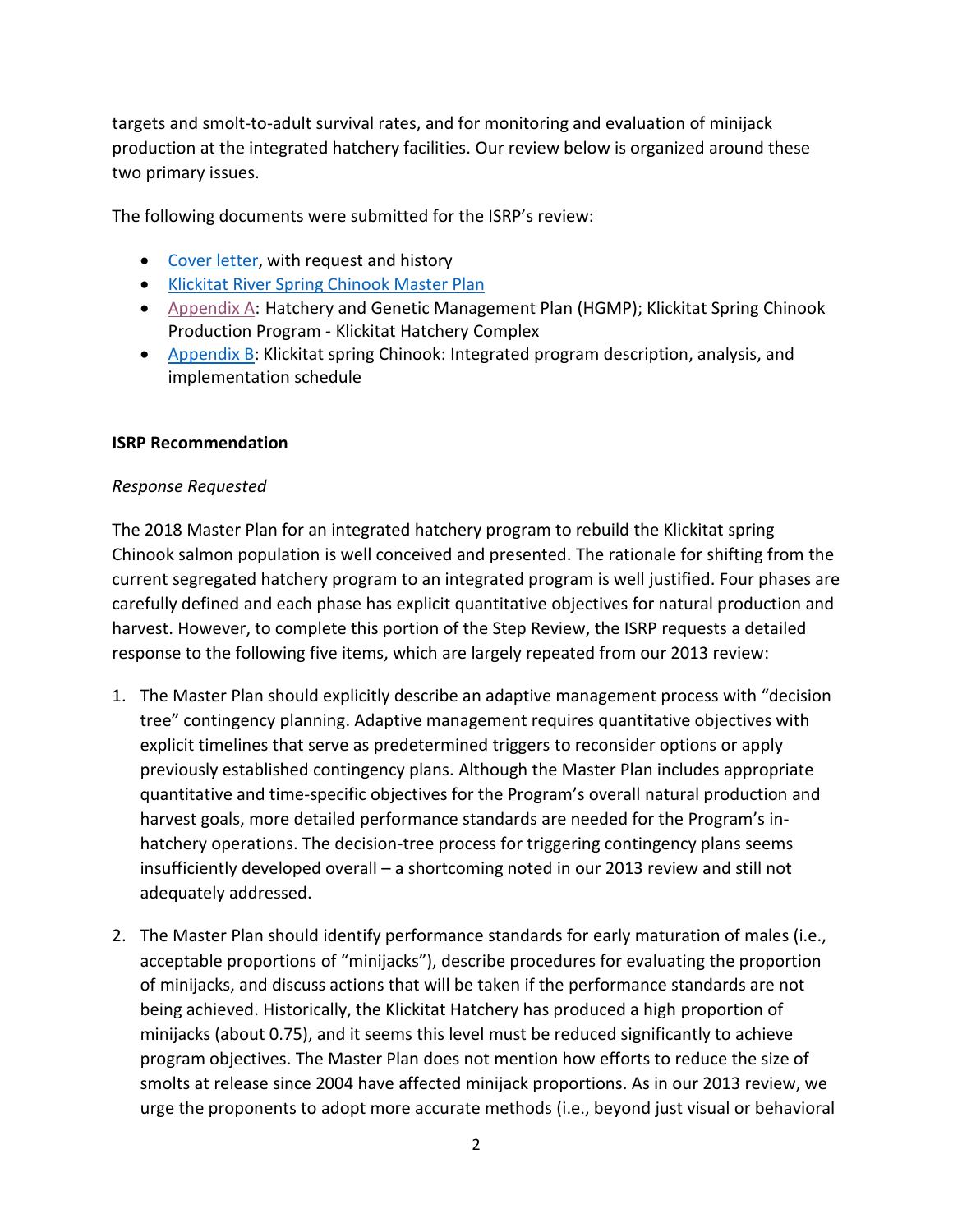observations) to evaluate the proportion of minijacks in their hatchery lines, and we suggest two alternatives below. Being able to estimate the proportion of smolts that will become minijacks is essential for accurate interpretation of statistics based on smolt survival (e.g., SAR, SAS, and R/S).

- 3. The proponents should reexamine the pHOS and pNOB values presented in Appendix B of the Master Plan and check their PNI calculations to eliminate the errors or inconsistencies noted below (under ISRP comments) and previously in our 2013 review. For the project to reach its PNI goals, it is essential that pNOB and pHOS targets be established and calculated correctly.
- 4. The ISRP would like to see further consideration of how annual variability in survival (SARs) might affect Program outcomes based on stochastic modeling or a greater range of deterministic scenarios. Tables 4-6 in Appendix B provide a timeline for the transitions from Phase I to the final Phase IV stage based on a single (perhaps optimistic) survival scenario. How long might the Program take to succeed in the face of a plausible random sequence of low SARs, even if the biological assumptions are correct? Such scenarios are needed to inform contingency plans within the adaptive management process.
- 5. The ISRP also requests additional brief responses to specific questions on the following topics; details are provided in the last section of this review ("Other ISRP Questions"):
	- Measuring adult-to-smolt productivity and juvenile capacity in the Klickitat subbasin above Castile Falls
	- Release locations of N1 line smolts
	- Broodstock selection protocols
		- o Use of hand-held ultrasound scanners for sex determination
		- o Selection of adults for the H2 line
		- o Identification of H1 and H2 adults
	- In-hatchery operations
		- o Potential use of "isobuckets"
	- Monitoring and Evaluation
		- o Detecting changes in allele changes in Klickitat spring Chinook
		- o Estimating the abundance and survival of naturally produced spring Chinook smolts

The ISRP would be pleased to have direct conversations with the proponents, if necessary, to clarify any questions they may have about our requests for additional information.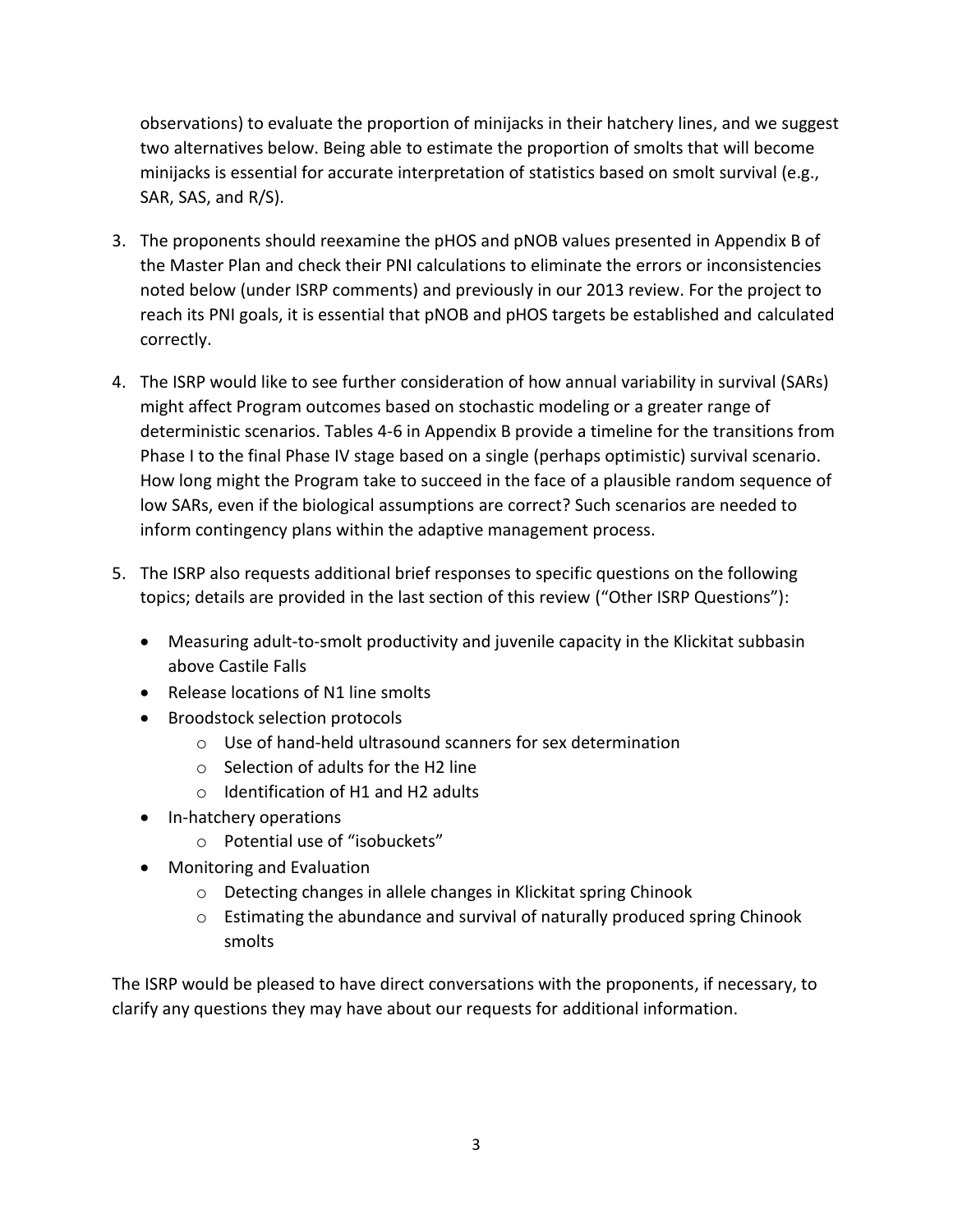### **ISRP Comments on Qualifications from 2013**

# *1. Adaptive management (the decision tree) for achieving local adaptation targets and smolt-to-adult survival rates*

Objectives and contingency planning: This Master Plan appropriately includes conservation objectives with explicit standards for productivity, capacity, abundance, spatial structure, SARs, and PNI values for naturally reproducing spring Chinook in the Klickitat subbasin. Similarly, explicit and measurable objectives are presented for harvest rates and harvest numbers for the mainstem Columbia and Klickitat River for both Tribal and non-treaty fisheries.

The Master Plan should also include objectives for in-hatchery performance. The success of the Program will depend in part on the quality and survival of adult fish collected as broodstock and held at the Klickitat hatchery, and of juveniles released from the hatchery. The HGMP (Section 9.1.1) contains a table that summarizes the number of green eggs taken, green egg-to-eyed egg survival, eyed egg-to-ponding, fry-to-fingerling survival and fingerling-to-smolt survival that has occurred at the Klickitat Hatchery from 1995 up to 2016. The values in this table indicate that the hatchery is well run, achieving survival rates at each stage that typically fall within ranges established for other spring Chinook hatchery programs throughout the basin (e.g., LSRCP spring Chinook hatcheries; **ISRP 2014-6**). Additional performance standards should be included for metrics related to fish health assessments, the number and size of smolts released, the proportion tagged, the tag retention rate, and the proportion of smolts that subsequently mature as minijacks.

An adaptive management plan should specify the decision-tree process by which failure to achieve quantitative objectives would trigger previously established contingency plans. Both the contingency plans and the decision process should be described in greater detail in the Master Plan.

Timeline for transitions from Phase I to Phase IV: The Master Plan describes four discrete phases of transition from the current segregated spring Chinook hatchery Program to an integrated one. Conservation and harvest objectives have been developed for each phase. As these objectives are reached, the Program progresses from one phase to the next and a new set of objectives. To illustrate the number of years that might be required to progress from Phase I to the final Phase IV stage, the proponents predict adult returns for a plausible, but perhaps optimistic, set of assumptions (Tables 4-6 in Appendix B). The proponents acknowledge that the actual timeline is uncertain because of year-to-year variability in smolt survival.

The ISRP agrees that numerical predictions are essential for testing if the biological assumptions for increased natural production are correct. However, the ISRP also emphasizes that such deterministic predictions are highly uncertain, and we would like to see further consideration (e.g., stochastic modeling or a range of additional scenarios) of how expected levels of annual variability in survival could affect the timeline for transitions from Phase I to Phase IV. For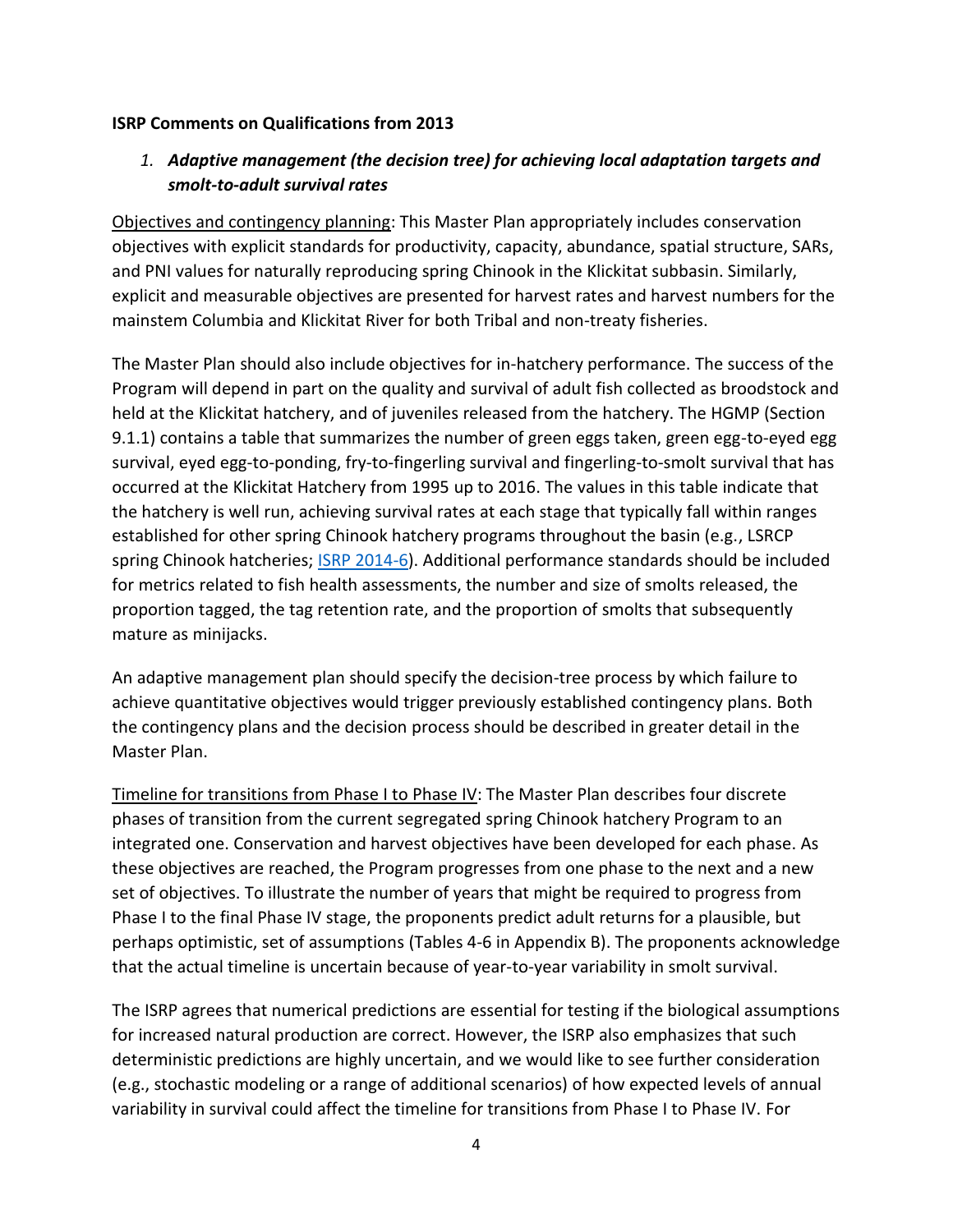example, what range of SARs would be needed to transition from one phase to the next? How long might the Program take to succeed in the face of a plausible random sequence of low SARs, even if the biological assumptions are correct? How and when would the proponents conclude that the biological assumptions were incorrect?

Calculation of Proportionate Natural Influence (PNI)<sup>1</sup>: The proponents show how PNI is expected to change from one Program phase to the next in Figure 1 of Appendix B. These PNI values seem unchanged from corresponding figures in Appendix C of the 2013 Master Plan, even though the ISRP's 2013 review pointed out that the PNI values were inconsistent with the pNOB and pHOS values presented. Here we repeat our 2013 concerns about the PNI calculation: if pHOS is 0.27 and pNOB is 0.33, PNI would be approximately 0.55, not 0.67 as claimed. If pHOS is 0.27, the target PNI of 0.67 could be achieved only by increasing pNOB from 0.33 to 0.55. Alternatively, if pNOB is 0.33, the target PNI of 0.67 could be achieved by reducing pHOS from 0.27 to 0.16.

Adding to this confusion, values for NOB and pNOB appear inconsistent between Tables 3 and 7 in Appendix B. Discrepancies in run sizes of NOR spring Chinook shown in Appendix A (p.13) and Appendix B (Table 1) should also be explained or corrected. This failure to correct errors in PNI calculation (or explain the inconsistencies) is particularly disappointing, as it detracts from the credibility of Appendix B, and our confidence that a PNI of 0.67 can be achieved in Phase IV.

PNI = pNOB/(pNOB + pHOS)

Where:

 $\overline{a}$ 

pNOB = the proportion of the broodstock made up of natural origin fish

pHOS = the proportion of the natural population made up of hatchery origin fish

If any two values in the above formula are known the third can be calculated. For example, pNOB values can be determined when PNI and pHOS are known by using the following formula:

 $pNOB = -(PNI) \times (pHOS)/(PNI-1)$ 

And similarly, if pNOB and PNI are known then pHOS can be estimated by:

pHOS = -(pNOB) + (pNOB)/(PNI)

 $<sup>1</sup>$  PNI is estimated approximately by using the following formula:</sup>

PNI = Proportionate Natural Influence; a value that approximates how closely a population made up of hatchery and natural origin fish maintains the natural population's genetic properties. The higher the PNI percentage the more closely it is expected to resemble the natural population.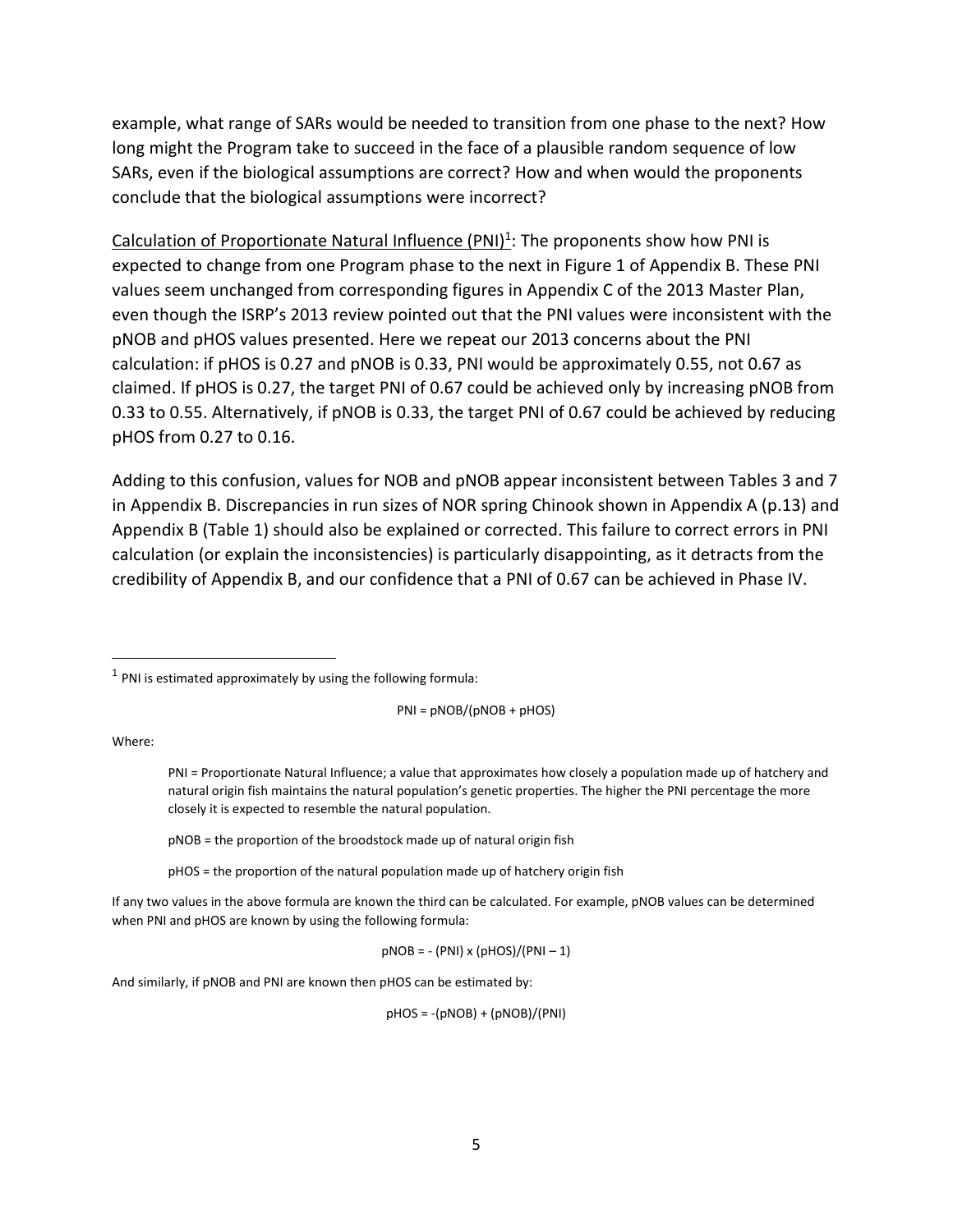Because achieving a PNI exceeding 0.50 is an important Program goal for the integrated population, we request that the proponents reexamine the pHOS and pNOB values presented and check their PNI calculations. For the project to reach its PNI goals, it is essential that pNOB and pHOS targets be established and measured correctly.

### *2. Monitoring and evaluation of minijack production*

In the Columbia Basin, male spring Chinook salmon can mature at ages 1 (microjacks), 2 (minijacks), 3 (jacks), 4, 5 or 6 (adults). Microjacks and minijacks, collectively called precocious parr, typically remain in fresh water and occur at a fairly low proportion (<0.04) in natural spawning populations (Pearsons et al. 2009, Larsen et al. 2013). Nonetheless, they are potentially important sources of gene flow, helping to retain genetic diversity and increase effective population size (Saura et al. 2008, Schroder et al. 2011). Exposure to favorable growing conditions (e.g., optimal water temperatures and high feeding rates in a hatchery) is known to substantially increase the occurrence of precocious parr in spring Chinook populations. For instance, Larsen et al. (2013) found that 41% of male spring Chinook released from the Cle Elum Supplementation Research Facility over a 7-yr period showed initial signs of maturation as minijacks. This proportion is an order of magnitude greater than those observed in naturally rearing fish.

Both genetic and environmental conditions drive early maturation in male spring Chinook salmon. It appears that precocious maturation is initiated when a metric related to growth rate (e.g., body size or energy stores) exceeds a genetically determined threshold at a particular age (Larsen pers. comm., Meyers and Hutchings 1986, Aubin-Horth and Dodson 2004). This relationship between body size and early maturation in salmonids is also influenced by the number of generations that a population has been cultured artificially. In Atlantic salmon, Debes and Hutchings (2014) observed that the occurrence of early male maturation decreased by over 70% after three generations of hatchery exposure. This finding suggests that salmonid populations with little previous exposure to hatchery conditions will be especially susceptible to high rates of precocious development when raised under favorable water temperatures and plentiful food, as is likely to occur during hatchery rearing (Harstad et al. 2014). In other words, minijack production can be expected to increase during the initial transition from a segregated to an integrated hatchery program.

The ISRP believes it will be important to carefully monitor the proportion of early maturing males produced by the N1 line (NOR x NOR crosses) because these fish may be especially susceptible to early maturation (Harstad et al. 2014). Currently, the Master Plan calls for visual inspections to detect early maturation in smolts at release from the N1, H1, and H2 lines (p. 52), as well as for visual inspections to determine the proportion of minijacks among maturing salmon collected at the hatchery. Visual and behavioral differences such as color changes or lack of migratory behavior can indicate early maturation, but these cues are subject to errors of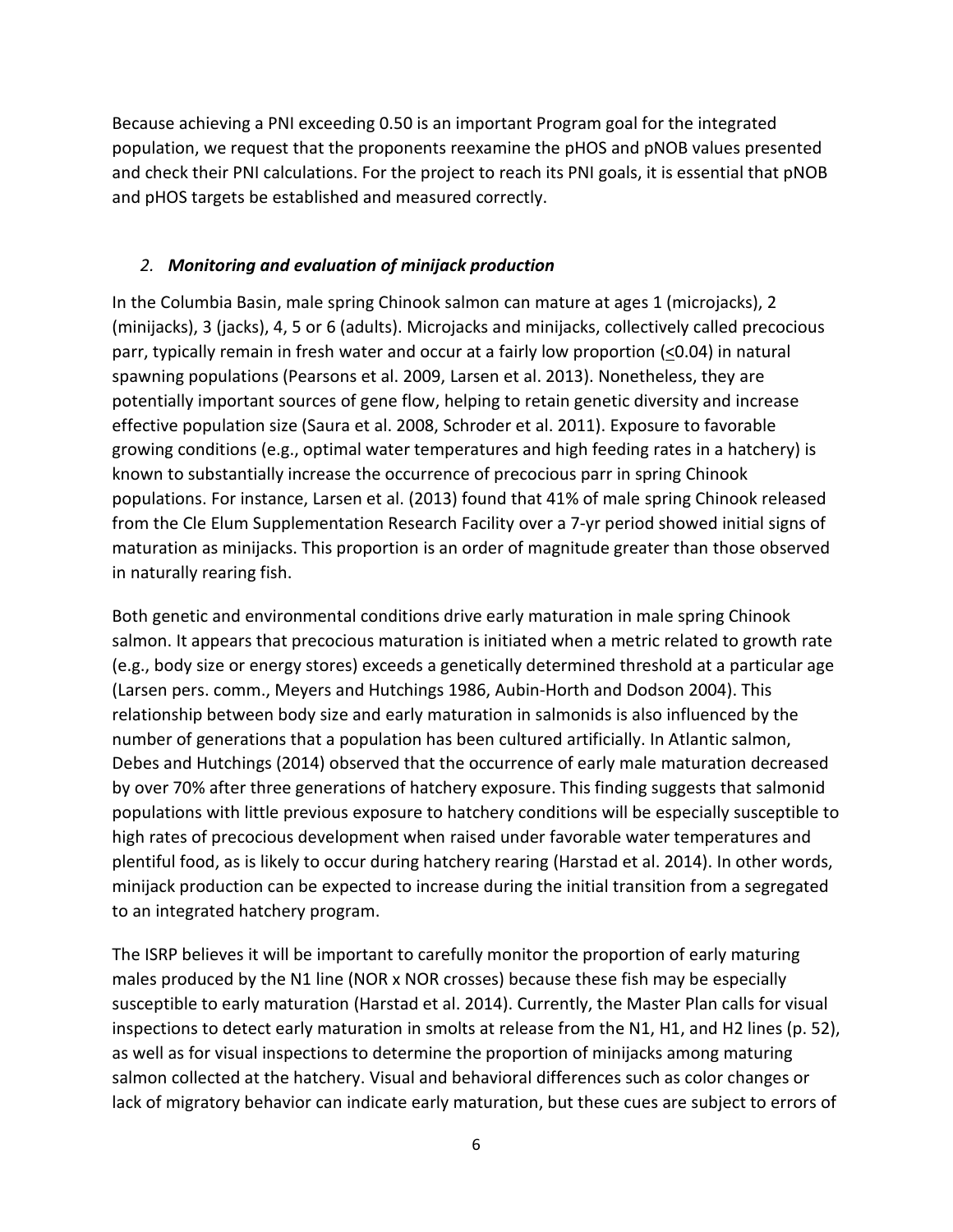interpretation. Additionally, counts of minijacks returning to the hatchery would underestimate their actual abundance in the population as not all of them will return (Beckman and Larsen 2005). Because of the inherent variability of the methods being proposed, we urge the proponents to adopt a more accurate method for assessing the proportion of smolts likely to become minijacks.

In our 2013 review, we state that the most sensitive test for detecting smolts destined to become minijacks involves measuring plasma levels of the reproductive steroid ketotestosterone (Larsen et al. 2004). If this test is deemed too expensive, a cheaper alternative (described by Campbell et al. 2003) is to determine the gonadosomatic index (GSI) of sampled males. Both methods can be used to estimate the proportion of males that will become minijacks based on smolt samples. The GSI method is not as accurate as the plasma assay, but it requires only simple dissection and weighing. Perhaps smolts that will be sacrificed for disease testing under the protocol described in the Master Plan could serve "double duty" by being used to detect signs of early maturity either through plasma assays or GSI measurements.

Reducing minijack production is a key opportunity for achieving higher adult returns and earlier progression to the next phase of the Program. About 75% of male salmon matured as minijacks prior to 2004 when large smolts were released from the Klickitat Hatchery. The proponents quite reasonably assumed that releasing smolts at a smaller size would reduce the proportion of minijacks, but no data are presented in the Master Plan to test this assumption. Knowing the proportion of males that will mature as minijacks is critical to understanding the extent to which apparent SAR, SAS, and R/S values are influenced by "losses" of adults due to early maturation. This knowledge will also allow the proponents to evaluate the effectiveness of the fish culture techniques being implemented to avoid amplified levels of precocious maturation and its undesired consequences, including reduced numbers of adult salmon for harvest or broodstock (Zimmerman et al. 2003; Beckman and Larsen 2005) and increased ecological interactions among precocious hatchery parr and native fishes (Beckman and Larsen 2005).

The effort to evaluate and reduce minijack proportions should be a key component of the adaptive management process. As mentioned above in our comment on adaptive management, the Master Plan should include performance standards for the proportion of smolts that will become minijacks. Reduced minijack production should also be considered as a separate but key part of the strategy to improve SARs.

### **Other Specific Questions**

The ISRP also requests additional brief responses to the specific questions listed below (and corresponding revision to information presented in the Master Plan):

Measuring Adult-to-Smolt Productivity and Juvenile Capacity: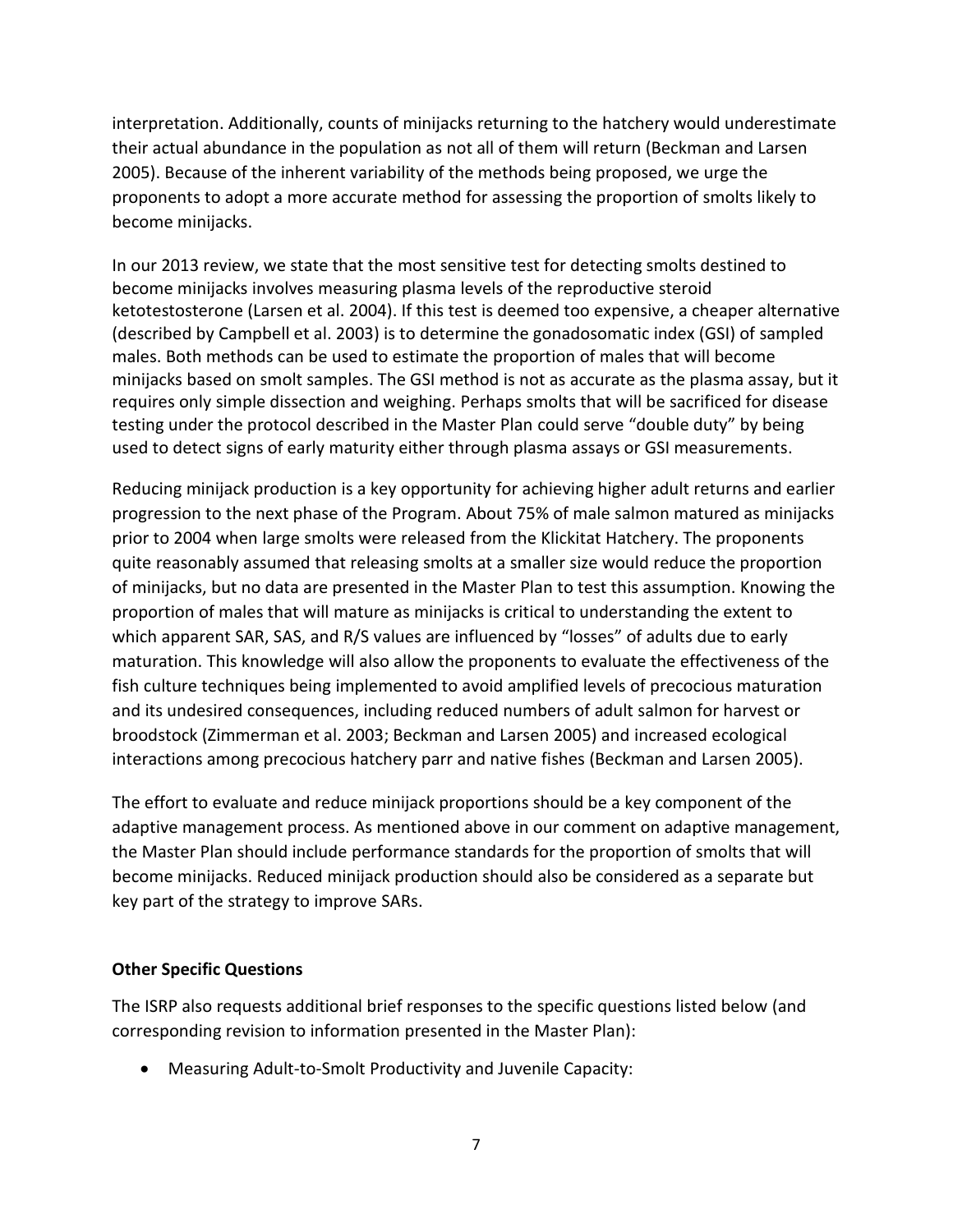The Plan indicates that the first F1 adults produced from the N1 line will be released into the Klickitat subbasin above Castile Falls. How will juvenile productivity and capacity in this area be assessed? For example, will a rotary screw trap be installed above the falls to measure juvenile abundance and condition at smolting? This evaluation is important because productivity and capacity were initially estimated by EDT modeling based on habitat conditions in 2005, prior to substantial efforts at habitat restoration. Smolt monitoring would be needed to verify the initial estimates of capacity and productivity, and to test assumptions about increased capacity and productivity following continuing habitat restoration.

Will all smolts produced from the N1 crosses be released from the hatchery location at rkm 68? Please clarify or correct an apparent discrepancy in Section 9.2.3 of Appendix A, which indicates that these fish will initially be reared at the Klickitat Hatchery and then transferred to acclimation sites in the upper Klickitat for eventual release. In contrast, Section 10 of the HGMP, the Master Plan, and Appendix B state that all the juvenile spring Chinook produced by the hatchery will be released from the hatchery location (rkm 68).

**•** Broodstock Collection:

Early detection of sex in brood fish is valuable for guiding broodstock collection efforts. Ultrasound scanners are successfully being used to determine the sex of spring Chinook broodstock in the Upper Columbia and Yakima subbasins. Will handheld ultrasound scanners be used to sex the fish collected at Lyle Falls, the Klickitat Hatchery, and Castile Falls?

The Master Plan indicates that F1 adults produced from the N1 line will be preferred as brood stock for the H2 line. Will any effort be made to limit the inclusion of subsequent generations (F2, F3, etc. produced by the H2 line) as future brood stock? If so, how might this be done?

For several years, HORs produced from the H1 and H2 lines will arrive at the hatchery during the same return years. How will adults from each of these lines be differentiated from one another?

The Master Plan indicates that excess brood stock will be distributed to Tribal members for ceremonial and subsistence reasons. Is it a concern that fish collected for brood stock will have been anesthetized in MS222 and injected with antibiotics? A brief explanation of the steps that will be used to ensure that distributed fish are safe for human consumption would be an important addition to the Master Plan.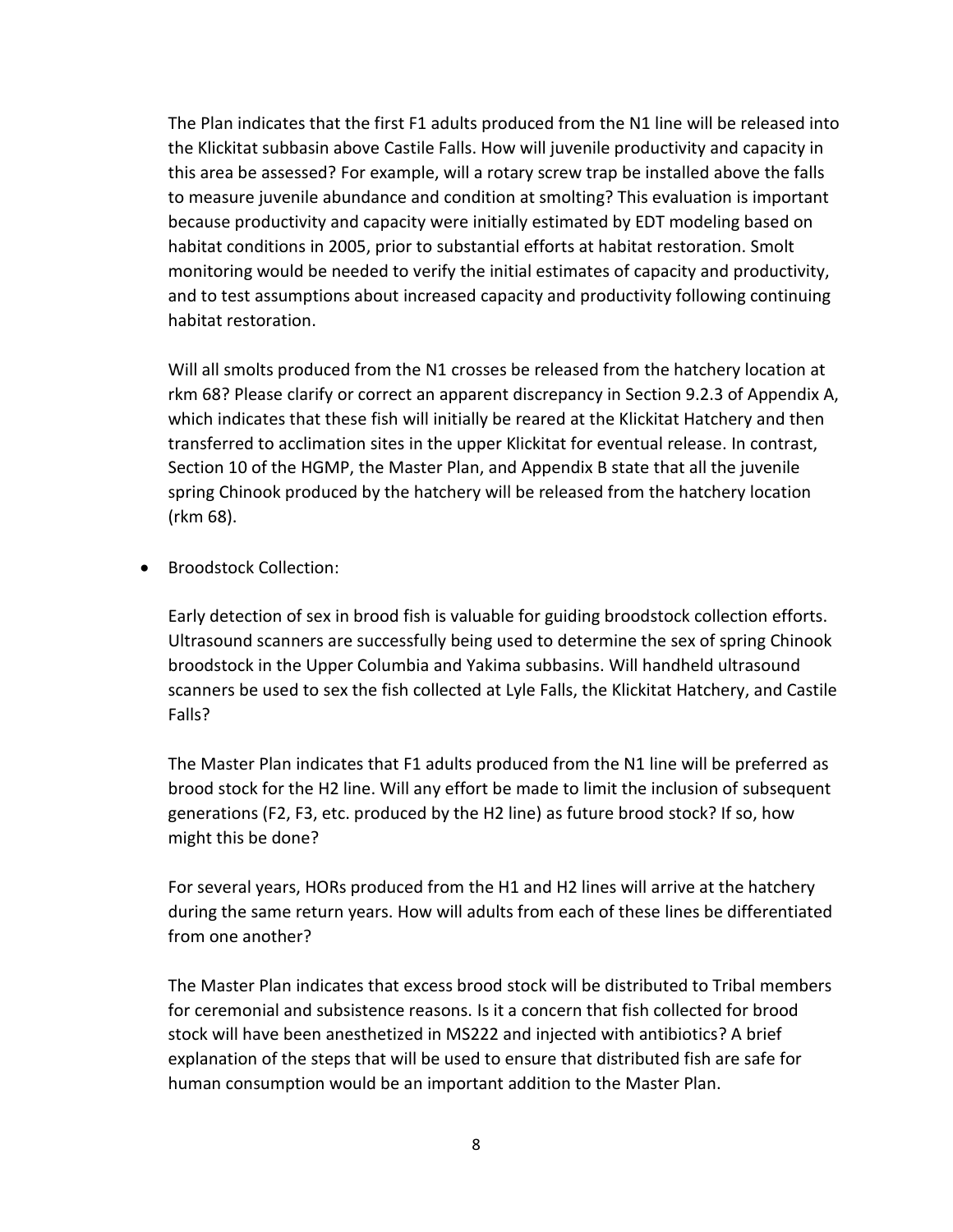### • In-Hatchery Operations

The Master Plan states that the eggs obtained from each female will be isolated from one another until results from ELISA (Enzyme-Linked Immunosorbent Assay) tests become available. Kidney material from each female will be analyzed to detect antigen levels for *Renibacterium salmoninarum* (Bacterial Kidney Disease or BKD). Eggs originating from females with high antigen levels will be culled to prevent BKD outbreaks during the rearing period. However, the FAL vertical stack incubation system (the only incubator design mentioned in the Master Plan) is not suitable for isolating discrete batches of eggs. Horizontal transmission of pathogens could occur because water moves from upper to lower trays. Will "isobuckets," similar to those used at the Cle Elum Supplementation Research Facility be built, installed, and used at the Klickitat Hatchery? If so, the Master Plan should include a description of the isobuckets, the infrastructure needed for their operation (e.g., header boxes, water distribution lines, individual valving, alarm systems, raceways to hold the buckets, etc.), and where the isobuckets would be located. If isobuckets are not going to be used, the Plan should indicate how eggs from each female would be sequestered until ELISA results are obtained.

Monitoring and evaluation

How many DNA samples will be collected from both natural and hatchery salmon as a means to track and detect changes in allele frequency (Section 8.5 of Appendix A)? How (briefly) will genetic results be evaluated to look for the influence of hatchery practices on genetic composition and reproductive success (as mentioned on p. 59 of the Master Plan)?

The Master Plan indicates that a high proportion of smolts disappear during the short migration from the release site to Bonneville Dam even though they do not have to pass other dams. Might these losses reflect a high proportion of minijacks that go undetected rather than mortality during migration? If in fact, these smolts are dying, the daily rate of mortality is remarkably high compared to that sustained during the rest of the life cycle below Bonneville Dam until their return as adults. In either case, further efforts to identify and rectify the causes of these losses are warranted to improve the Program's chances of success.

If all hatchery-origin smolts are visually marked and enumerated prior to volitional release, could these marked fish be used to estimate the total abundance of naturalorigin smolts? Annual estimates of natural-origin smolt abundance would be useful for partitioning overall estimates of survival of natural-origin salmon between the spawner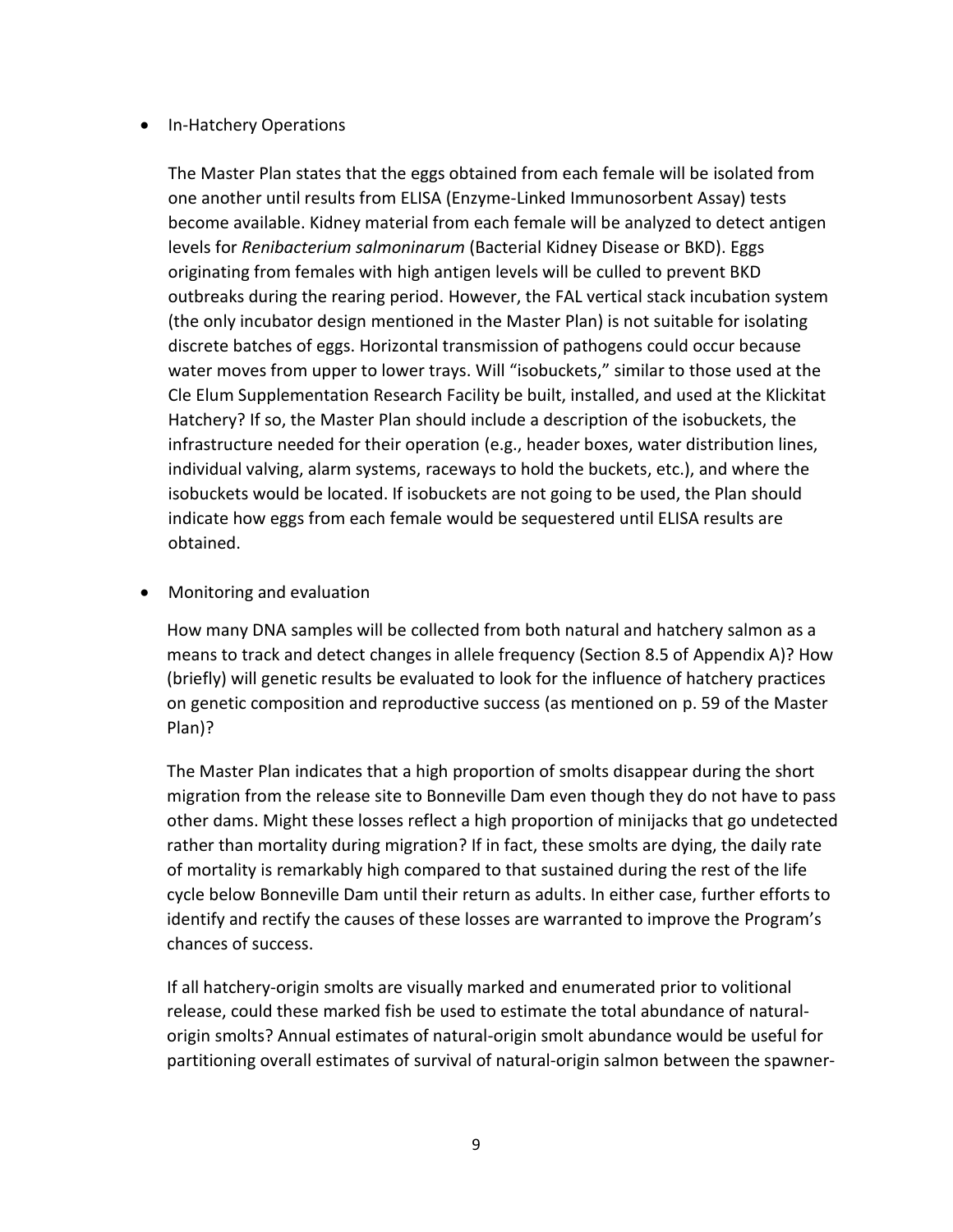to-smolt phase and the smolt-to-adult phase, which in turn, could help to identify key factors affecting survival in the respective phases.

### **Literature Cited**

- Aubin-Horth, N. and J.J. Dodson. 2004. Influence of individual body size and variable thresholds on the incidence of a sneaker male reproductive tactic in Atlantic salmon. Evolution. 58:136- 144.
- Beckman, B.R. and D.A. Larsen. 2005. Upstream migration of minijack (age-2) Chinook salmon in the Columbia River: behavior, abundance, distribution, and origin. Transactions of the American Fisheries Society 134:1520-1541.
- Campbell, B., J.T. Dickey, and P. Swanson. 2003. Endocrine changes during onset of puberty in male spring Chinook salmon, *Oncorhynchus tshawytscha*. Biology of Reproduction 69:2109- 2117.
- Debes, P.V. and J.A. Hutchings. 2014. Effects of domestication on parr maturity, growth, and vulnerability to predation in Atlantic salmon. Canadian Journal of Fisheries and Aquatic Sciences 71: 1371-1384.
- Harstad, D. L., D.A. Larsen, and B.R. Beckman. 2014. Variation in minijack rate among Columbia River Basin Chinook Salmon hatchery populations. Transactions of the American Fisheries Society 143:768-778.
- Larsen, D.A., B.R. Beckman, K.A. Cooper, D. Barrett, M. Johnson, P. Swanson, and W.W. Dickhoff. 2004. Assessment of high rates of precocious male maturation in a spring Chinook salmon supplementation hatchery program. Transactions of the American Fisheries Society 133:98-120.
- Larsen, D.A., D.L. Harstad, C.R. Strom, M.V. Johnston, C.M. Knudsen, D.E. Fast, T.N. Pearsons, and B.R. Beckman. 2013. Early life history variation in hatchery- and natural-origin spring Chinook Salmon in the Yakima River, Washington. Transactions of the American Fisheries Society. 142: 540-555.
- Myers, R. A. and J.A. Hutchings. 1986. Selection against parr maturation in Atlantic salmon. Aquaculture. 53:313-320.
- Pearsons, T.N., C.L. Johnson, B.B. James, and G.M. Temple. 2009. Abundance and distribution of precociously mature male spring Chinook salmon of hatchery and wild origin in the Yakima River. North American Journal of Fisheries Management 29:778-790
- Saura, M., A. Caballero, P. Caballero, and P. Moran. 2008. Impact of precocious male parr on the effective size of a wild population of Atlantic salmon, Freshwater Biology 53:2375-2384.